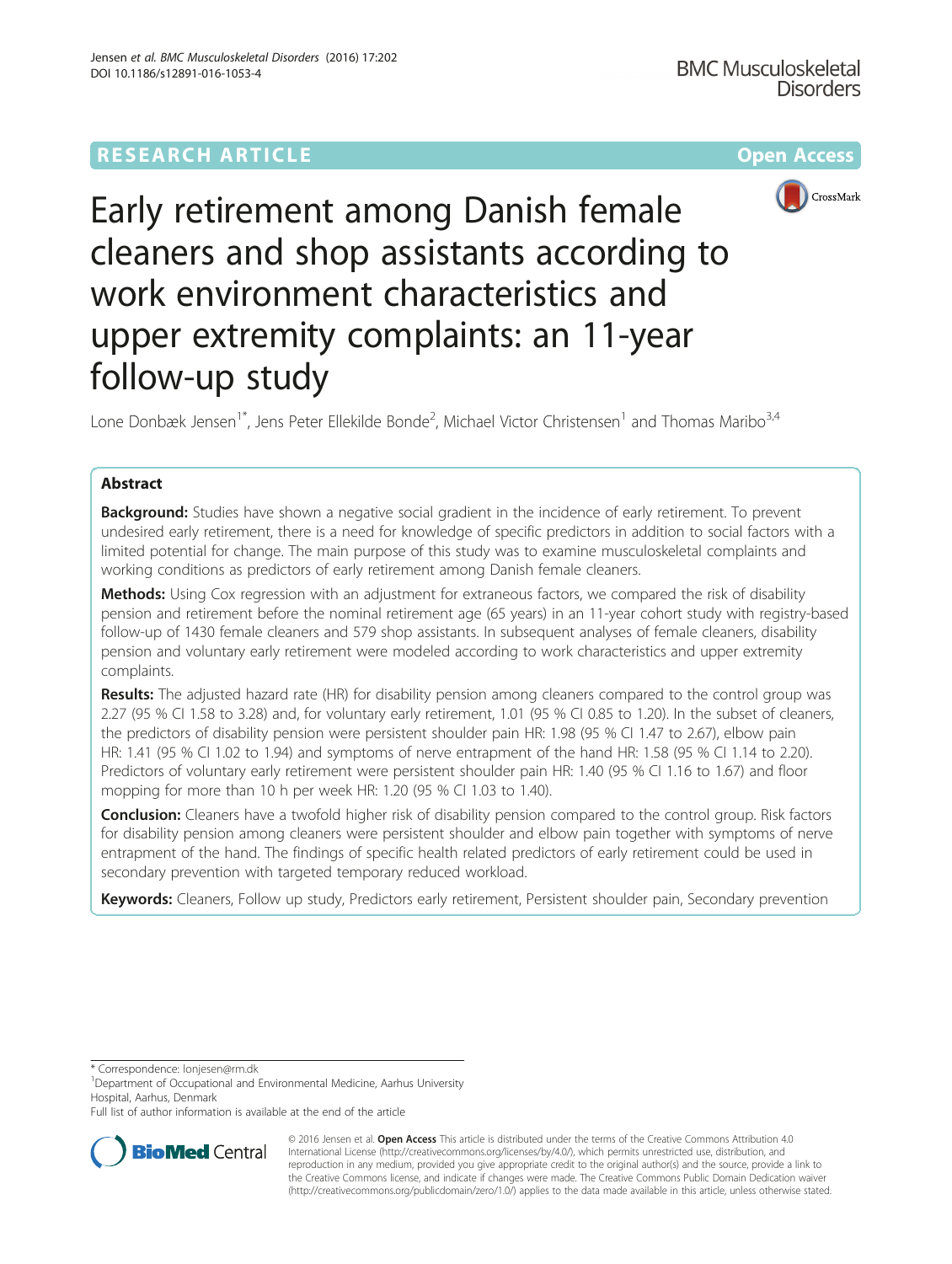### Background

Knowledge of vocational prognosis and work-related health among cleaners is sparse, although the cleaning sector employs 3.6 million people in the European Union alone [[1\]](#page-6-0). There is a high occurrence of non-unionized employees in this sector, which complicates investigation [[2\]](#page-6-0). A study from 2009 including measurements of exposure [[3, 4](#page-6-0)] found that cleaning work was characterized by a high degree of repetition, comparable with several types of traditional unskilled occupations known from epidemiological studies to have high occurrence of upper extremities problems. Earlier studies provide some knowledge of an association of work-related diseases and professional cleaning. Contract management and limited task variation are potentially difficult to combine with less strenuous work if the cleaner has a permanent or temporary limited working capacity. Since cleaning is a labor-intensive job, competition between the cleaning companies will influence the cleaning assistants' working conditions and work load [\[1](#page-6-0)]. In Denmark, disability pension and retirement before the nominal age of 65 years amounted to approximately EUR 8 billion in 2012 [[5\]](#page-6-0). There are marked differences in the incidence of disability pension in different social and occupational groups [\[6\]](#page-6-0), but the role of health and workplace factors is not fully understood [\[7](#page-6-0)–[12](#page-6-0)]. In a follow-up study [\[13\]](#page-6-0) comparing differences in disability pension rates in 58 industrial groups in Denmark between 1996 and 2000, the female occupational group with the highest standard incidence rate (SIR) consisted of cleaners with an SIR of 1.99 (95 % CI: 1.85 to 2.14). Other unskilled or low-educated female workers such as textile workers, meat industry workers, unskilled factory workers and nurses' aids had significantly elevated SIRS between 1.29 and 1.44. A Norwegian follow-up study [\[14\]](#page-6-0) found an elevated disability pension rate among cleaners compared to other unskilled occupations in a 10-year follow-up study. To prevent undesired early retirement, there is a need for knowledge about specific predictors in addition to social factors. The aim of this study was to contribute to the knowledge of risk and predictors of early retirement among cleaners by:

Comparing the cumulative incidence of disability pension and voluntary early retirement between cleaners and a control group.

Investigating the role of musculoskeletal complaints and working conditions as predictors of disability pension and voluntary early retirement among cleaners.

#### Methods

## Study design

A cohort study with registry-based follow-up of risk and predictors of early retirement in a cohort of female cleaners compared with a control group of shop assistants.

### Study population and data sources

The source population was comprised of 1430 female cleaners and a reference group of 579 female shop assistants. The population to be included in the cohort was identified in registers of members hold by the 2 trade unions including name, addresses, duration of membership together with the Danish Civil Registration number (CPR). We restricted the cohort to employees above 25 years of age with more than five years of trade union membership. Persons receiving any permanent transfer income were excluded as well. The optimal control group would encompass an unskilled female occupation without physical load. Most other unskilled female occupations would have a substantial physical load as meat industry, electronic industry or nurses aids. Shop assistants with limited education was chosen as control group although we were aware there could be socioeconomic differences to the cleaners. Shop assistants who worked as cashiers were not included. Baseline data were obtained by questionnaire or telephone interview. At the follow up the CPR numbers assigned to all Danish citizens was used to link questionnaire data reliably with personspecific data from the Danish Register for the Evaluation of Marginalization (DREAM) from 1998 to 2011, inclusive. Due to major changes in the requirements for obtaining disability pension in 2012, the follow-up in the actual study ended in January 2012. Data from the DREAM database includes weekly registration of specific public transfer payments at the individual level. The original 104 different transfer payment codes from the DREAM database were coded into five variables: 1) employment, 2) sick leave, 3) unemployment benefits and other non-permanent transfer payments such as vocational rehabilitation and social assistance, 4) disability pension and 5) voluntary early retirement. Lost working years were calculated by extracting the person's age at the year of either disability pension or voluntary early retirement from 65 years of age, which is the year for starting nominal retirement in Denmark during the years of the study. The DREAM database is thought to be close to complete, based on the economic incentive for both public and private employers to report to public authorities, and it has shown a high validity in the report of sick leave [\[15, 16\]](#page-6-0). There was no loss to follow-up in the two populations.

### Assessment of main outcome

The main outcomes of this follow-up study were an assessment of the risk of early retirement and predictors of early retirement among cleaners in the follow-up period. The person specific data including the two types of early retirement in the cohort was given from the DREAM register. Obtaining disability pension in Denmark requires an evaluation of work ability that has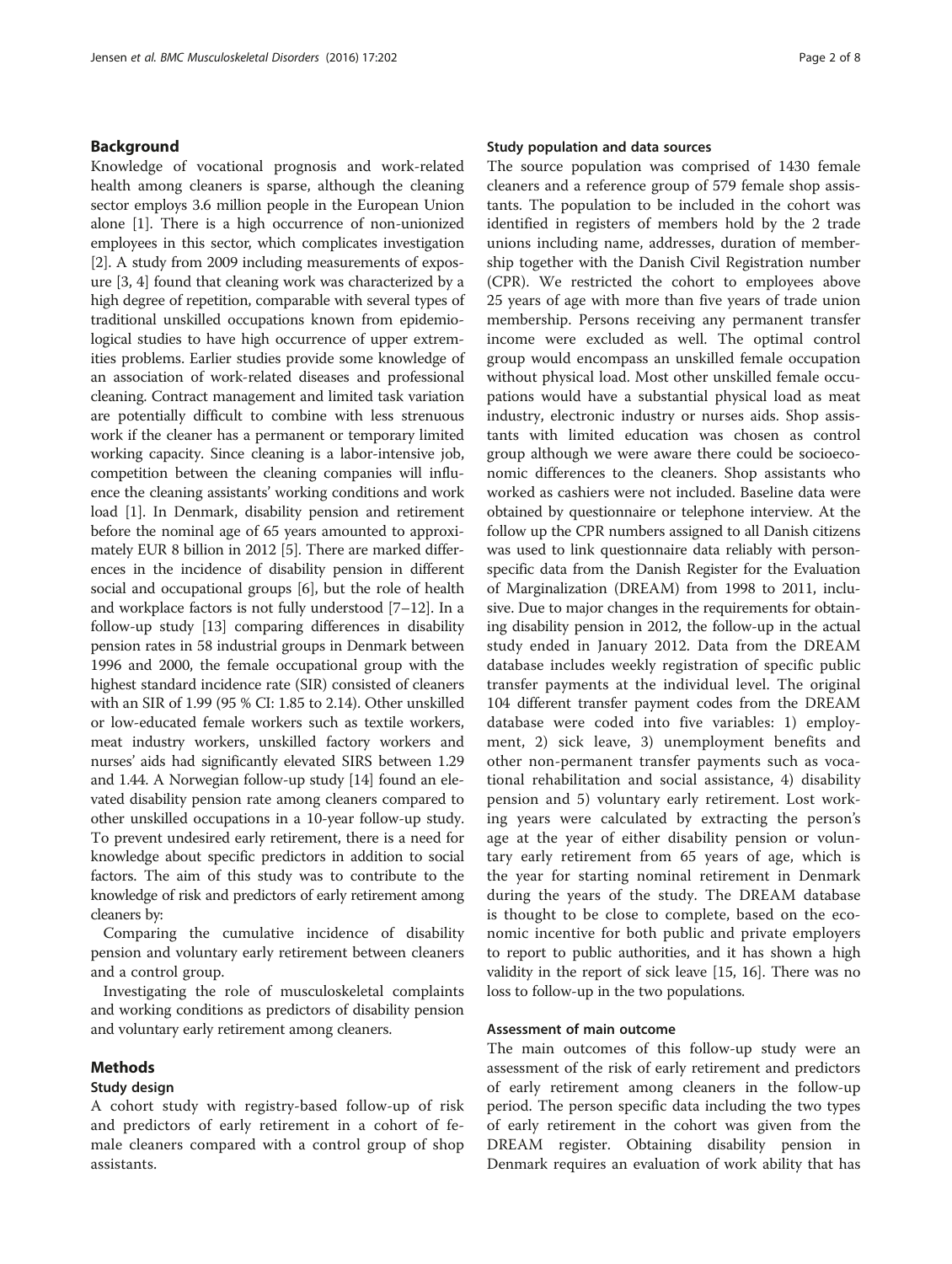<span id="page-2-0"></span>to be reduced to a minimum in any job; disability pension in this study includes flex-jobs, which were introduced in 2000 as a health-dependent, reduced-worktime scheme consistent with legislation on disability pension. Early voluntary retirement is independent of health status and available from the age of 60 if the person has been a member of an unemployment fund for 25 years, has worked for 52 week during the last three

years and is available for work at the time the voluntary early retirement begins.

#### Assessment of predictor variables

Information on physical and psychosocial exposure at work and complaints of pain in upper extremities were obtained from the questionnaire or interview data from the baseline investigation in 2001. Physical work factors

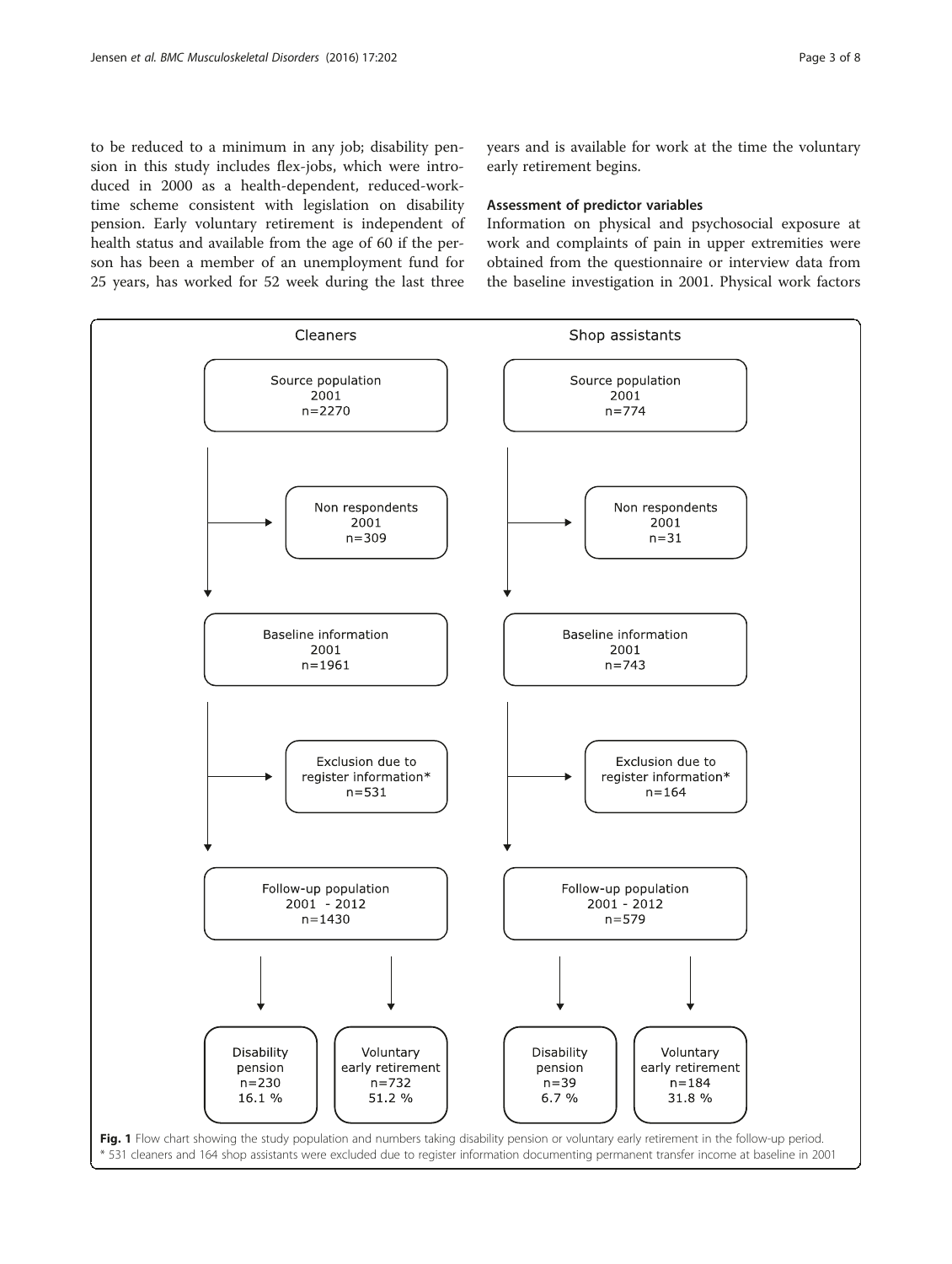included working hours per week and hours per week using mop systems for cleaning floors. Psychosocial work factors were measured by the short version of the Danish Copsoc inventory [[17](#page-6-0)]. Health information included complaints of pain in shoulders, elbows and wrists for more than 90 days in the last year [[18](#page-6-0)] and symptoms of nerve entrapment of the hand, defined as daily tingling in the fingers for the last three months.

#### Assessment of covariates

Data representing poor vocational history were registerbased and defined as having received more than 12 weeks of public transfer payments excluding maternity leave or educational support the year before baseline. Information about age, marital status and ethnicity was register-based as well. 'Other ethnicity than Danish' was defined as firstor second-generation refugees or immigrants. Educational background and BMI were self-assessed and obtained from the baseline data. Educational background was divided into primary schooling, including basic vocational courses, and further education.

### Statistical analysis

Disability pension and voluntary early retirement were analysed separately. We compared the incidence of disability pension and voluntary early retirement in cleaners and shop assistants using Cox regression with a followup from baseline through 572 weeks or until retirement, emigration, old age pension, or death, whichever came first. Adjustments were made for age, education level, previous vocational status and ethnicity. In subsequent analyses, disability pension and voluntary early retirement were modeled according to work characteristics and upper extremity complaints among cleaners. We did not analyze predictors of early retirement in the control group due to the limited number of persons relative to the outcome. Cox proportional hazards models were used to examine predictors of disability pension and voluntary early retirement in the follow-up period for cleaners. We evaluated the proportional hazards assumption for the exposures and the rest of the covariates. The association between each of the two outcome measures were analyzed with mutual adjustments for the full sets of predictors and covariates. The hazard ratios were estimated with 95 % confidence intervals (95 % CI).

SAS version 9.1.3 (SAS Institute Cary, NC, USA) and STATA 11.0 were used for data management and statistical analyses.

### Results

From the baseline population, a total of 230 (16.1 %) of the cleaners and 39 (6.7 %) of the shop assistants obtained disability pension, and 732 (51.2 %) of the cleaners and

184 (31.8 %) of the shop assistants chose voluntary early retirement during the follow-up period (Fig. [1\)](#page-2-0).

The mean age at disability pension among the cleaners was 51.5 years and, among the shop assistants, it was 49.4 years; the mean age at voluntary early retirement was 60.6 years for the cleaners and 61.0 for the shop assistants. In the follow-up period the cleaners altogether had 6429 lost working years due to disability pension compared to 620 in the group of shop assistants. The figures equals 4.5 lost working years per cleaner and 1.0 year per shop assistant in the follow-up period.

As can be seen from Table 1, cleaners and shop assistants differed in both age, socio-economic background, physical and psychosocial factors in addition to prevalence of symptoms in upper extremities.

| <b>Table 1</b> Baseline characteristics of cleaners and shop assistants |  |  |  |
|-------------------------------------------------------------------------|--|--|--|
|-------------------------------------------------------------------------|--|--|--|

|                                                                                                                                   | Cleaners<br>$N = 1430$ | Shop assistants<br>$N = 579$ |
|-----------------------------------------------------------------------------------------------------------------------------------|------------------------|------------------------------|
| Variable                                                                                                                          |                        |                              |
| Age mean (sd)                                                                                                                     | 50.3(8.2)              | 44.0 (10.4)                  |
| Education highest level 10 years %                                                                                                | 94.3                   | 74.9                         |
| Less than 40 weeks paid work<br>one year before baseline %                                                                        | 14.7                   | 7.8                          |
| Other ethnicity than Danish <sup>a</sup> %                                                                                        | 6.6                    | 0.4                          |
| Body mass index (BMI) mean (sd)                                                                                                   | 25.6(5.2)              | 24.2 (4.3)                   |
| Actual number of hours a week<br>with paid cleaning work. Mean (sd)                                                               | 28.9 (10.2)            | Not relevant                 |
| Use of mop more than 10 h a week %                                                                                                | 50.7                   | Not relevant                 |
| Working alone - always or often %                                                                                                 | 14.1                   | 4.5                          |
| Decision latitude <sup>b</sup>                                                                                                    | 49.1 (30.96)           | 60.1 (25.29)                 |
| Mean (SD) 0-100                                                                                                                   |                        |                              |
| High value expressing high<br>decision latitude                                                                                   |                        |                              |
| Quantitative demand b                                                                                                             | 45.2 (23.2)            | 49.0 (18.2)                  |
| Mean (SD) 0–100                                                                                                                   |                        |                              |
| High value expressing high<br>quantitative demand                                                                                 |                        |                              |
| Shoulder pain more than 90 days<br>in the last year %                                                                             | 29.9                   | 12.6                         |
| Elbow pain more than 90 days<br>in the last year %                                                                                | 16.4                   | 6.2                          |
| Wrist pain more than 90 days<br>the last year %                                                                                   | 23.4                   | 8.1                          |
| Daily tingling of fingers in the<br>last three months %                                                                           | 13.4                   | 3.6                          |
| Shoulder, elbow or wrist pain<br>more than 90 days in the<br>last year or daily tingling of<br>fingers in the last three months % | 45.1                   | 19.5                         |
| Marital status % married                                                                                                          | 89.4                   | 79.6                         |

a Information from the DREAM database; 'other ethnicity than Danish' means first- and second-generation refugees or immigrants

**b** Index COPSOC [[17](#page-6-0)]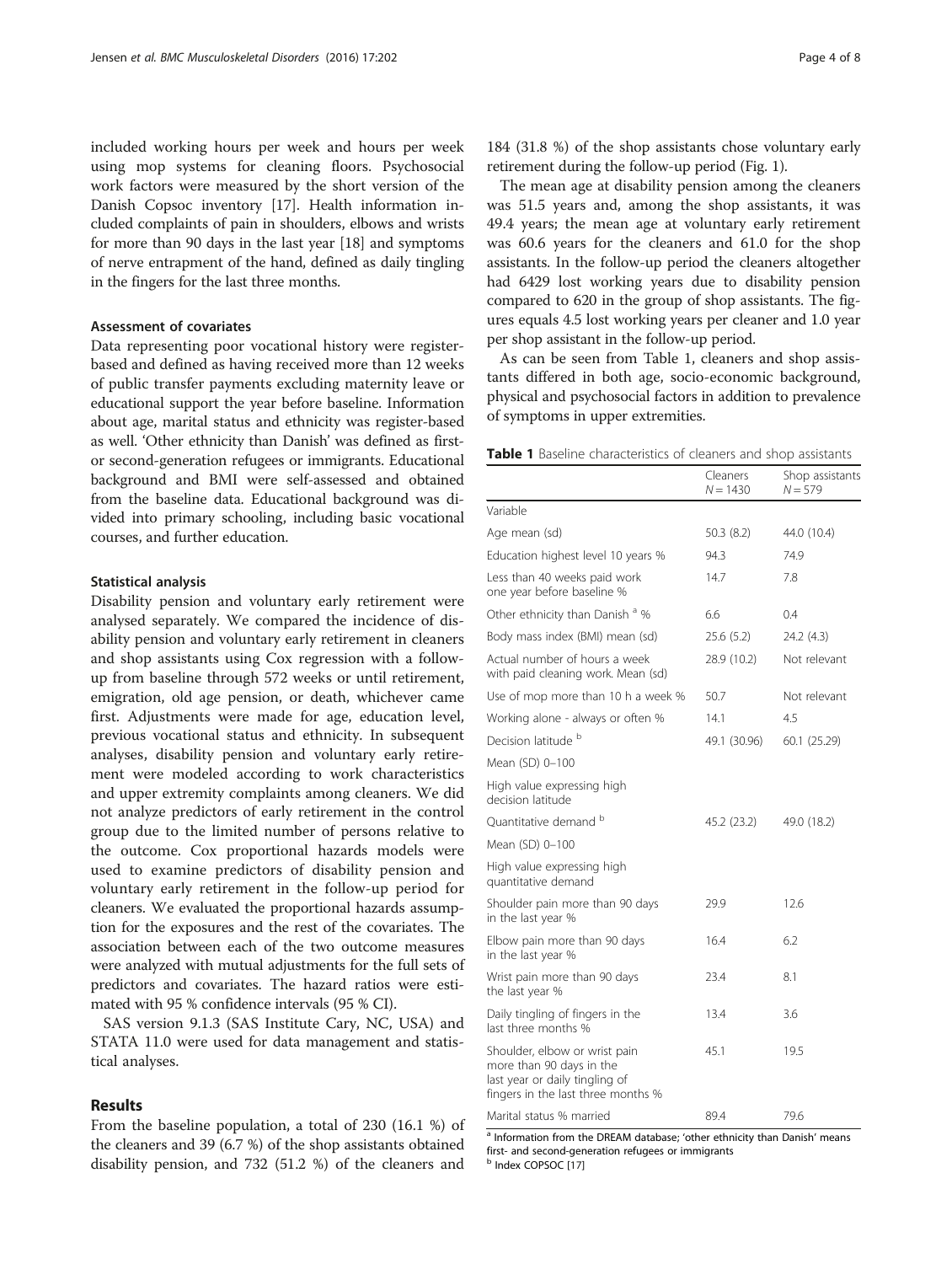Figure 2a and b present the crude cumulative incidence over the follow-up period of disability pension and voluntary early retirement in the two populations.

Table [2](#page-5-0) shows the hazard rates of taking disability pension and voluntary early retirement during the followup period for cleaners and shop assistants, respectively, adjusted for age, education level, previous vocational status and ethnicity.

The reduction in risk after adjustments for the four demographic variables confirms the role of the socioeconomic variables: education, vocational history and ethnicity for the risk of early retirement.

Table [3](#page-5-0) shows predictors of taking disability pension or choosing early voluntary retirement during the follow-

up period for cleaners with mutual adjustments from all variables in the model.

The two types of early retirement shared the predictors of poor vocational history and shoulder pain more than 90 days in the last year. Two other upper extremities complaints – elbow pain more than 90 days in the last year and symptoms of nerve entrapment – also predicted disability pension. In addition, floor cleaning defined as use of a mop more than 10 h a week was associated with risk of early retirement. The high quantitative demand and low decision latitude of psychosocial working factors were not associated with either of the types of early retirement.

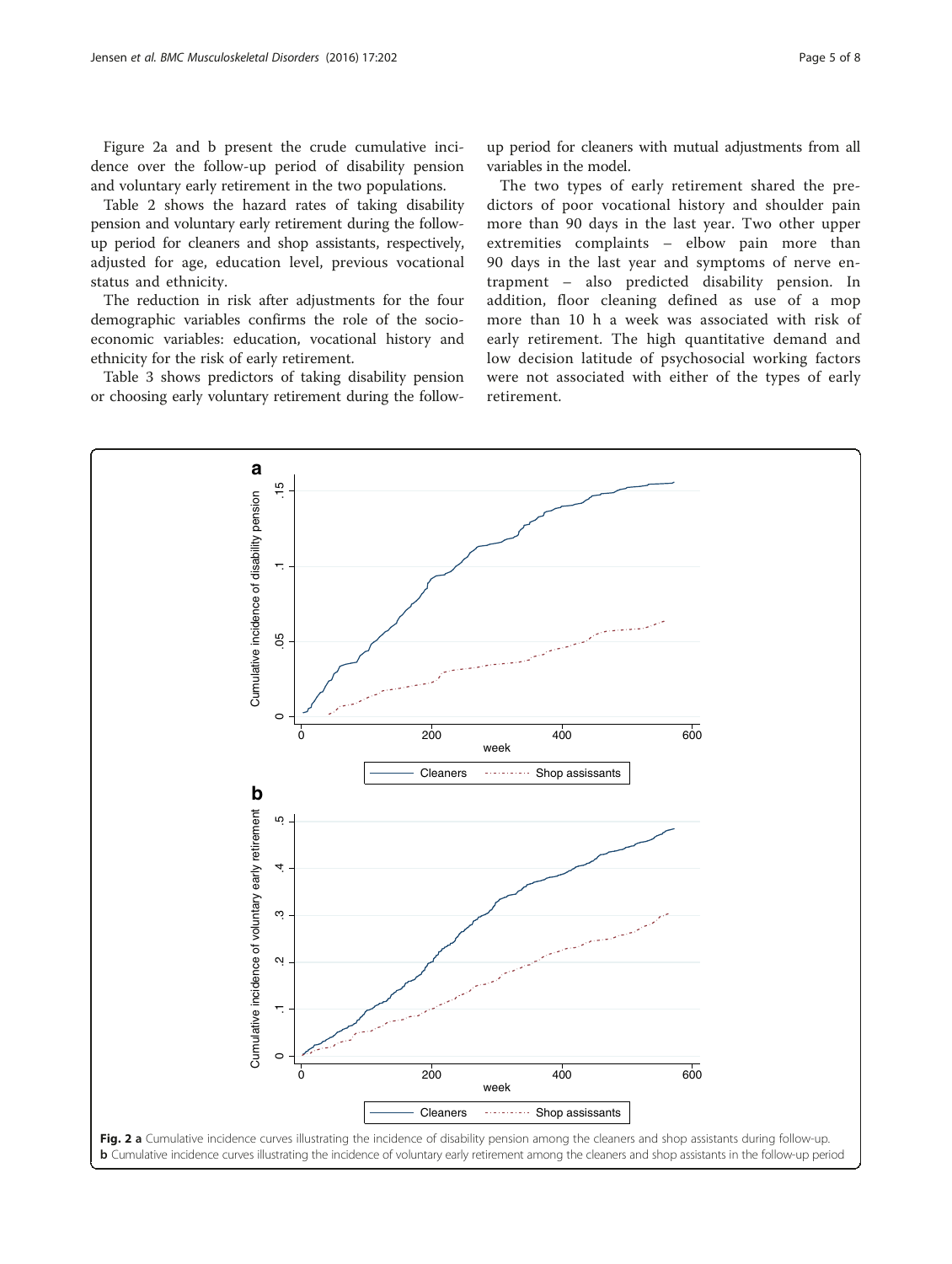during the follow-up period Shop assistants reference HR Cleaners crude HR (95 % CI) Cleaners adjusted <sup>a</sup> HR (95 % CI)

<span id="page-5-0"></span>Table 2 Risk of disability pension and voluntary early retirement

|                                 | reference HR HR (95 % CI) | Shop assistants Cleaners crude       | Cleaners adjusted<br>HR (95 % CI) |
|---------------------------------|---------------------------|--------------------------------------|-----------------------------------|
| Disability<br>pension           |                           | 3.16 (2.23 to 4.48) 2.3 (1.6 to 3.3) |                                   |
| Voluntary early 1<br>retirement |                           | 2.18 (1.85 to 2.58) 1.0 (0.8 to 1.2) |                                   |

<sup>a</sup> Adjustment made for age, education level, previous vocational status and ethnicity

### **Discussion**

In this occupational cohort of 1430 female cleaners, a total of 66 % retired earlier than the normal age of pension during the 11-year follow-up period. The cleaners had an adjusted risk of more than twofold obtaining disability pension compared to the control group. There was no difference in the adjusted risk of voluntary early retirement between the two groups. The findings are consistent with results from previous studies showing that cleaners have a substantially higher risk of disability pension than females in other unskilled occupations [[12, 13](#page-6-0)]. Previous attachment to the labor market and serious shoulder complaints predicted both disability pension and voluntary early retirement. Long-lasting shoulder pain can be a serious condition with a high surgery rate [\[19](#page-6-0)] for which it is most likely that a long course of therapy with treatment-resistant symptoms could lead to a permanent disabling condition. It was, however, unexpected that elbow symptoms

Table 3 Predictors of disability pension and voluntary early retirement for cleaners during the follow-up period

| Cleaners                                                    | Disability pension<br>HR (95 % CI) | Voluntary early retirement<br>HR (95 % CI) |
|-------------------------------------------------------------|------------------------------------|--------------------------------------------|
| Age                                                         | 1.00 (0.98 to 1.02)                | 1.27 (1.25 to 1.28)                        |
| Less than 40 weeks<br>paid work the year<br>before baseline | 2.50 (1.82 to 3.43)                | 1.41 (1.10 to 1.82)                        |
| BMI                                                         | 1.01 (0.98 to 1.03)                | 0.99 (0.97 to 1.01)                        |
| Use of a mop more<br>than 10 h a week                       | 1.01 (0.77 to 1.33)                | 1.20 (1.03 to 1.40)                        |
| Shoulder pain more<br>than 90 days in the<br>last year      | 1.98 (1.47 to 2.67)                | 1.40 (1.16 to 1.67)                        |
| Elbow pain more than<br>90 days in the last year            | 1.41 (1.02 to 1.94)                | 1.07 (0.85 to 1.35)                        |
| Daily tingling of fingers<br>the last three months          | 1.58 (1.14 to 2.20)                | 0.82 (0.66 to 1.02)                        |
| High quantitative<br>demand b                               | $0.99(0.99)$ to $1.00$ )           | 1.00 (0.99 to 1.00)                        |
| Low decision latitude b                                     | 1.00 (1.00 to 1.00)                | 1.00 (1.00 to 1.00)                        |
| Other ethnicity <sup>a</sup>                                | 1.46 (0.97 to 2.19)                | 0.80 (0.46 to 1.12)                        |

a Information from the DREAM database; 'other ethnicity than Danish' is comprised of first and second generation of refugees or immigrants

<sup>b</sup> Index COPSOC [[17](#page-6-0)]

and symptoms of nerve compression of the hand would predict disability pension since those diagnoses do not usually fulfill the criteria for obtaining disability pension in Denmark. More than 10 h of floor mopping per week predicted voluntary early retirement, which could be explained by the difficulty of working as a cleaner if you have persistent shoulder pain because repetitive tasks and somewhat forceful shoulder movements constitute a substantial part of the working day. The design of the study with exposure and symptoms measured at the same point does not allow conclusions about whether floor work causes shoulder symptoms. We did not find studies exploring a broader range of possible predictors of early retirement among cleaners. Compared to a previous Danish study among nurses' aides (measuring vocational prognosis) similar to the present study [\[20\]](#page-7-0), we found comparable findings in predictors of disability pension. The role of musculoskeletal disorders as predictors of disability pension is in accordance with a large Swedish nationwide cohort study in which people on sick leave in 2005 due to musculoskeletal diagnoses had a considerably increased risk of all causes of disability pension in the following three years compared to those on sick leave for other causes [\[10\]](#page-6-0). BMI in the present study did not predict disability pension, contrasting with results from a present review [\[21\]](#page-7-0). A strength of the present study is its prospective design with a long follow-up in an almost complete and time-accurate national registry with no loss to follow-up in the target population. The registry-based information on sick leave, unemployment and other types of transfer income the year before baseline is a valuable tool to detect socioeconomic residual confounding. We choose to use persistent symptoms from the category >90 days of musculoskeletal complaints in the last year from the Nordic questionnaire to make sure the symptoms had a relevant health impact together with the notion that long-lasting symptoms are less prone to contribute to information bias. Exposure data and symptoms are self-reported and measured at one point only; this means that exposure and symptoms may interact and that there is a possibility that exposure and symptoms may change during follow-up. We have information on change in unemployment fund during follow-up in which 16 % changed to another unemployment fund. 64 % of those changed to another unskilled occupation, leaving 5.5 % of the population unaccounted for. The study design does not allow us to conclude if the increased risk observed in cleaners was caused by their job The control group established at baseline differed in several aspects. At the planning of the cross-sectional study, we were aware of the difficulties in finding a suitable control group without exposure to strain on upper extremities, and shop assistants were thought to be the best choice. The possibility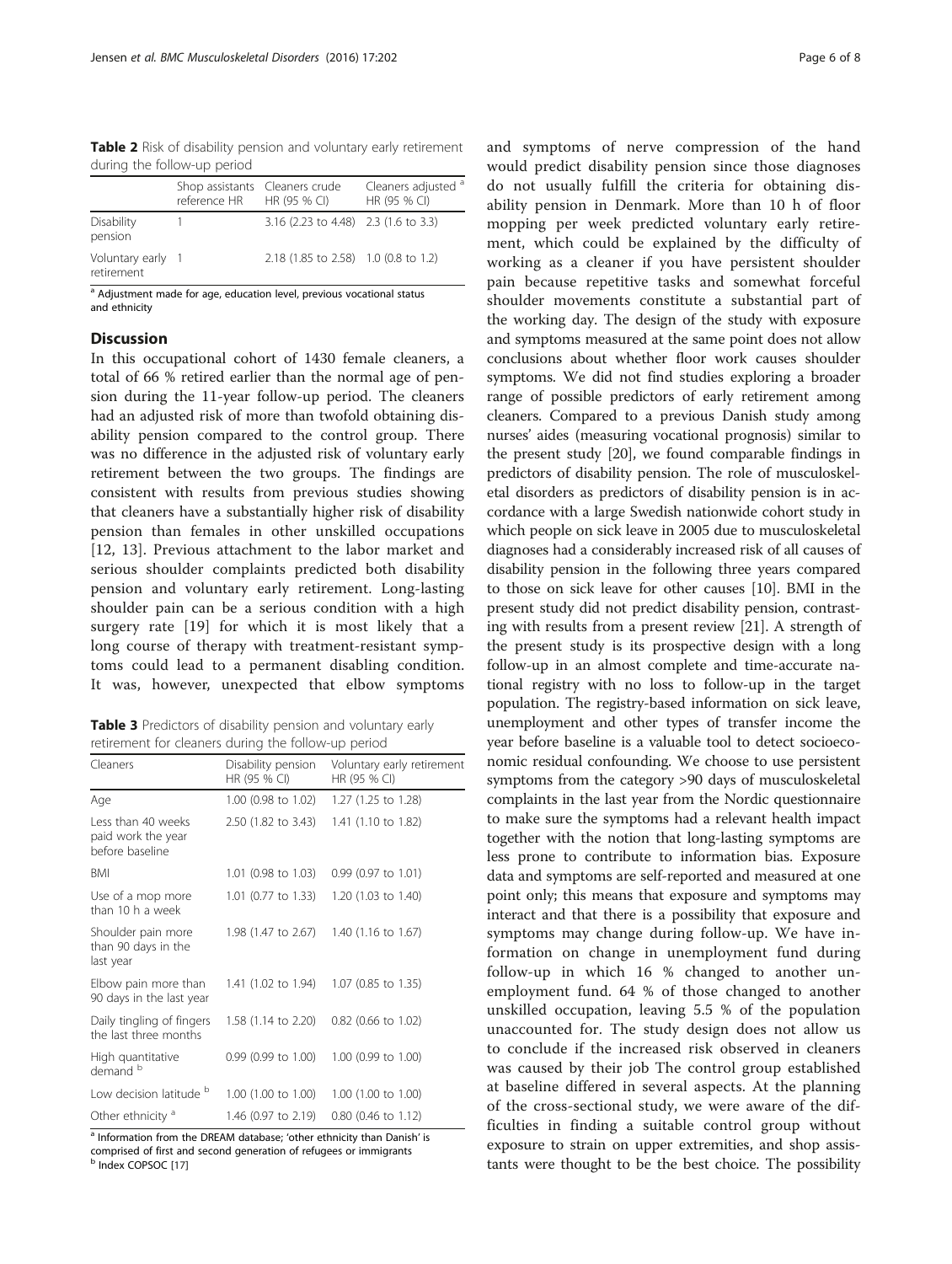<span id="page-6-0"></span>for adjustment and especially the knowledge of the social history before baseline are thought to reduce the problems of the marked differences between the two groups at baseline. Information on health issues is limited to symptoms of pain in upper extremities. The study included both public and private workplaces in which there have been changes towards more intensive and repetitive work due to increased competition in cleaning contracts in both sectors. With respect to generalization to other countries, both differences in legalization across countries and differences in working conditions have to be taken into account.

### Conclusion

This study supports the view that cleaners have a substantially higher risk of receiving disability pension than a control group of shop assistants. We have no information about the exact health-related causes of disability pension, but given that experiencing shoulder pain for more than 90 days over the course of the last year before baseline predicted both disability pension and voluntary early retirement, it would appear to be an important target for secondary prevention of early retirement in the cleaning profession.

### Ethics approval

Danish data protection agency 2009-41-3431.

### Availability

The data analyzed in the study is a part of a Danish musculoskeletal database where access to data is possible after approval by the committee responsible of the database.

#### Abbreviations

BMI: body mass index; COPSOC: The Copenhagen Psychosocial Questionnaire; CPR: Danish civil registration number; DREAM: the Danish Register for the Evaluation of Marginalisation; EMG: electromyography.

#### Competing interests

The authors declare that they have no competing interests.

#### Authors' contributions

LDJ: conceived and designed the study, performed statistical analyses and prepared the manuscript. JPB: conceived and designed the study, performed statistical analyses and prepared the manuscript. TM: performed statistical analyses and prepared the manuscript. MVC: performed statistical analyses and prepared the manuscript. All authors read and approved the manuscript.

#### Acknowledgements

The original study from 2001 was funded by the Danish government – the ministry of finance.

#### Funding

The original study from 2001 was funded by the Danish government – the ministry of finance.

#### Author details

<sup>1</sup>Department of Occupational and Environmental Medicine, Aarhus University Hospital, Aarhus, Denmark. <sup>2</sup>Department of Occupational and Environmental Medicine, Bispebjerg-Frederiksberg University Hospital, Copenhagen,

Denmark. <sup>3</sup>Rehabilitation Center Marselisborg, Department of Public Health Clinical Social Medicine and Rehabilitation Section, Aarhus University, Aarhus, Denmark. <sup>4</sup>Public Health and Quality Improvement, Central Denmark Region, Aarhus, Denmark.

### Received: 26 January 2016 Accepted: 27 April 2016 Published online: 04 May 2016

#### References

- 1. Brun E, editor. The occupational safety and health of cleaning workers, vol. 2009. EU-OSHA – European Agency for Safety and Health at Work.
- 2. Charles LE, Loomis D, Demissie Z. Occupational hazards experienced by cleaning workers and janitors: A review of the epidemiologic literature. Work Read Mass. 2009;34:105–16.
- 3. Nordander C, Ohlsson K, Akesson I, Arvidsson I, Balogh I, Hansson G-A, et al. Risk of musculoskeletal disorders among females and males in repetitive/ constrained work. Ergonomics. 2009;52:1226–39.
- 4. Nordander C, Ohlsson K, Akesson I, Arvidsson I, Balogh I, Hansson G-Å, et al. Exposure-response relationships in work-related musculoskeletal disorders in elbows and hands - A synthesis of group-level data on exposure and response obtained using uniform methods of data collection. Appl Ergon. 2013;44:241–53.
- 5. Statistikbanken. [http://statistikbanken.dk/statbank5a/default.asp?w=1366.](http://statistikbanken.dk/statbank5a/default.asp?w=1366) Accessed 2 May 2015.
- 6. Lund T, Labriola M. Sickness absence in Denmark research, results, and reflections. Scand J Work Environ Health. 2009;(7):5–14. [http://www.sjweh.fi/](http://www.sjweh.fi/show_abstract.php?abstract_id=2867) [show\\_abstract.php?abstract\\_id=2867](http://www.sjweh.fi/show_abstract.php?abstract_id=2867).
- 7. Gustafsson K, Aronsson G, Marklund S, Wikman A, Floderus B. Peripheral labour market position and risk of disability pension: a prospective population-based study. BMJ Open. 2014;4:e005230.
- 8. van Rijn RM, Robroek SJW, Brouwer S, Burdorf A. Influence of poor health on exit from paid employment: a systematic review. Occup Environ Med. 2014;71:295–301.
- 9. Haukenes I, Mykletun A, Knudsen AK, Hansen H-T, Maeland JG. Disability pension by occupational class–the impact of work-related factors: the Hordaland Health Study Cohort. BMC Public Health. 2011;11:406.
- 10. Jansson C, Alexanderson K. Sickness absence due to musculoskeletal diagnoses and risk of diagnosis-specific disability pension: a nationwide Swedish prospective cohort study. Pain. 2013;154:933–41.
- 11. Karlsson NE, Carstensen JM, Gjesdal S, Alexanderson KAE. Risk factors for disability pension in a population-based cohort of men and women on long-term sick leave in Sweden. Eur J Public Health. 2008;18:224–31.
- 12. Hannerz H, Mikkelsen KL, Nielsen ML, Tuchsen F, Spangenberg S. Social inequalities in injury occurrence and in disability retirement attributable to injuries: a 5 year follow-up study of a 2.1 million gainfully employed people. BMC Public Health. 2007;7:215.
- 13. Hannerz H, Tuchsen F, Spangenberg S, Albertsen K. Industrial differences in disability retirement rates in Denmark, 1996–2000. Int J Occup Med Environ Health. 2004;17:465–71.
- 14. Gamperiene M, Nygård JF, Brage S, Bjerkedal T, Bruusgaard D. Duration of employment is not a predictor of disability of cleaners: a longitudinal study. Scand J Public Health. 2003;31:63–8.
- 15. Stapelfeldt CM, Jensen C, Andersen NT, Fleten N, Nielsen CV. Validation of sick leave measures: self-reported sick leave and sickness benefit data from a Danish national register compared to multiple workplace-registered sick leave spells in a Danish municipality. BMC Public Health. 2012;12:661.
- 16. Hjollund NH, Larsen FB, Andersen JH. Register-based follow-up of social benefits and other transfer payments: accuracy and degree of completeness in a Danish interdepartmental administrative database compared with a population-based survey. Scand J Public Health. 2007;35:497–502.
- 17. Kristensen TS, Hannerz H, Høgh A, Borg V. The Copenhagen Psychosocial Questionnaire–a tool for the assessment and improvement of the psychosocial work environment. Scand J Work Environ Health. 2005;31:438–49.
- 18. Kuorinka I, Jonsson B, Kilbom A, Vinterberg H, Biering-Sørensen F, Andersson G, et al. Standardised Nordic questionnaires for the analysis of musculoskeletal symptoms. Appl Ergon. 1987;18:233–7.
- 19. Svendsen SW, Dalboge A, Andersen JH, Thomsen JF, Frost P. Risk of surgery for subacromial impingement syndrome in relation to neck-shoulder complaints and occupational biomechanical exposures: a longitudinal study. Scand J Work Environ Health. 2013;39:568–77.